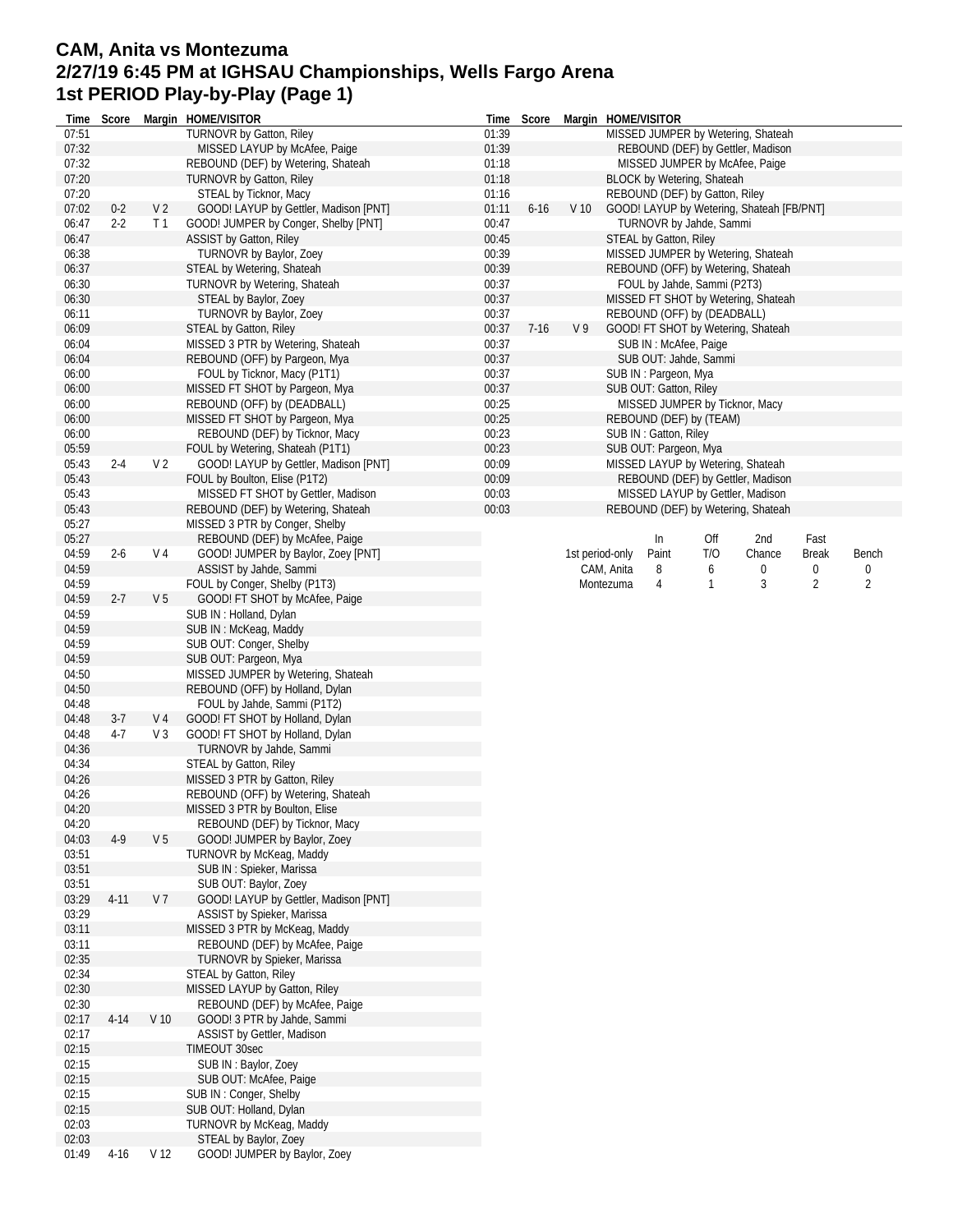## **CAM, Anita vs Montezuma 2/27/19 6:45 PM at IGHSAU Championships, Wells Fargo Arena 2nd PERIOD Play-by-Play (Page 1)**

| Time  | Score     |                 | Margin HOME/VISITOR                    |       | Time Score  |                 |              | Margin HOME/VISITOR             |          |                                   |              |          |
|-------|-----------|-----------------|----------------------------------------|-------|-------------|-----------------|--------------|---------------------------------|----------|-----------------------------------|--------------|----------|
| 07:52 |           |                 | MISSED 3 PTR by Boulton, Elise         | 02:58 |             |                 |              | SUB IN: Holland, Dylan          |          |                                   |              |          |
| 07:52 |           |                 | REBOUND (OFF) by Conger, Shelby        | 02:58 |             |                 |              | SUB OUT: Conger, Shelby         |          |                                   |              |          |
| 07:43 |           |                 | MISSED 3 PTR by Wetering, Shateah      | 02:43 |             |                 |              | TURNOVR by Gettler, Madison     |          |                                   |              |          |
| 07:43 |           |                 | REBOUND (OFF) by Conger, Shelby        | 02:41 |             |                 |              | STEAL by McKeag, Maddy          |          |                                   |              |          |
| 07:32 |           |                 | MISSED JUMPER by Gatton, Riley         | 02:28 |             |                 |              | MISSED LAYUP by Boulton, Elise  |          |                                   |              |          |
| 07:32 |           |                 | REBOUND (DEF) by Baylor, Zoey          | 02:28 |             |                 |              | REBOUND (DEF) by Jahde, Sammi   |          |                                   |              |          |
| 07:19 |           |                 | FOUL by Wetering, Shateah (P2T4)       | 02:28 |             |                 |              | TURNOVR by Jahde, Sammi         |          |                                   |              |          |
| 07:19 |           |                 | SUB IN: Holland, Dylan                 |       | 02:23 19-20 | V <sub>1</sub>  |              | GOOD! 3 PTR by Boulton, Elise   |          |                                   |              |          |
| 07:19 |           |                 | SUB OUT: Wetering, Shateah             | 02:23 |             |                 |              | <b>ASSIST by Gatton, Riley</b>  |          |                                   |              |          |
| 07:16 | $7-18$    | V <sub>11</sub> | GOOD! JUMPER by Gettler, Madison       | 02:10 |             |                 |              |                                 |          | MISSED LAYUP by Gettler, Madison  |              |          |
| 07:00 |           |                 | TURNOVR by Gatton, Riley               | 02:10 |             |                 |              | REBOUND (DEF) by (TEAM)         |          |                                   |              |          |
| 06:59 |           |                 | STEAL by Gettler, Madison              | 01:48 |             |                 |              | MISSED JUMPER by Boulton, Elise |          |                                   |              |          |
| 06:54 |           |                 | MISSED 3 PTR by Jahde, Sammi           | 01:48 |             |                 |              | REBOUND (OFF) by Pargeon, Mya   |          |                                   |              |          |
| 06:54 |           |                 | REBOUND (OFF) by McAfee, Paige         | 01:45 |             |                 |              | FOUL by Spieker, Allison (P1T7) |          |                                   |              |          |
| 06:50 |           |                 | FOUL by Gatton, Riley (P1T5)           | 01:45 |             |                 |              | MISSED FT SHOT by Pargeon, Mya  |          |                                   |              |          |
| 06:50 |           |                 | MISSED FT SHOT by McAfee, Paige        | 01:45 |             |                 |              |                                 |          | REBOUND (DEF) by Spieker, Marissa |              |          |
| 06:50 |           |                 | REBOUND (OFF) by (DEADBALL)            | 01:45 |             |                 |              | SUB IN: Conger, Shelby          |          |                                   |              |          |
| 06:50 |           |                 | MISSED FT SHOT by McAfee, Paige        | 01:45 |             |                 |              | SUB OUT: McKeag, Maddy          |          |                                   |              |          |
| 06:50 |           |                 | REBOUND (DEF) by McKeag, Maddy         | 01:35 |             |                 |              |                                 |          | MISSED JUMPER by Spieker, Allison |              |          |
| 06:50 |           |                 | SUB IN: McKeag, Maddy                  | 01:35 |             |                 |              |                                 |          | REBOUND (OFF) by Gettler, Madison |              |          |
| 06:50 |           |                 | SUB OUT: Pargeon, Mya                  | 01:33 |             |                 |              | SUB IN: McAfee, Paige           |          |                                   |              |          |
| 06:33 |           |                 | MISSED JUMPER by Gatton, Riley         | 01:33 |             |                 |              | SUB OUT: Spieker, Allison       |          |                                   |              |          |
| 06:33 |           |                 | REBOUND (DEF) by McAfee, Paige         | 01:16 |             |                 |              | TURNOVR by Jahde, Sammi         |          |                                   |              |          |
| 06:25 |           |                 | MISSED JUMPER by Baylor, Zoey          | 01:13 |             |                 |              | STEAL by Pargeon, Mya           |          |                                   |              |          |
| 06:25 |           |                 | REBOUND (DEF) by Boulton, Elise        | 01:05 |             |                 |              | MISSED LAYUP by Pargeon, Mya    |          |                                   |              |          |
| 06:24 |           |                 | FOUL by Baylor, Zoey (P1T4)            | 01:05 |             |                 |              | REBOUND (OFF) by Holland, Dylan |          |                                   |              |          |
| 06:10 |           |                 | MISSED 3 PTR by Gatton, Riley          | 00:55 |             |                 |              | MISSED JUMPER by Gatton, Riley  |          |                                   |              |          |
| 06:10 |           |                 | REBOUND (OFF) by McKeag, Maddy         | 00:55 |             |                 |              |                                 |          | REBOUND (DEF) by McAfee, Paige    |              |          |
| 06:07 |           |                 | MISSED LAYUP by McKeag, Maddy          | 00:53 |             |                 |              | FOUL by Pargeon, Mya (P1T7)     |          |                                   |              |          |
| 06:07 |           |                 | <b>BLOCK by Ticknor, Macy</b>          | 00:53 | 19-21       | V <sub>2</sub>  |              | GOOD! FT SHOT by McAfee, Paige  |          |                                   |              |          |
| 06:04 |           |                 | REBOUND (DEF) by Gettler, Madison      | 00:53 | 19-22       | $V_3$           |              |                                 |          | GOOD! FT SHOT by McAfee, Paige    |              |          |
| 05:51 |           |                 | FOUL by Holland, Dylan (P1T6)          | 00:36 | $22 - 22$   | T <sub>2</sub>  |              | GOOD! 3 PTR by Conger, Shelby   |          |                                   |              |          |
| 05:47 |           |                 | MISSED JUMPER by Gettler, Madison      | 00:36 |             |                 |              | <b>ASSIST by Boulton, Elise</b> |          |                                   |              |          |
| 05:47 |           |                 | REBOUND (OFF) by Gettler, Madison      | 00:21 |             |                 |              | TURNOVR by Baylor, Zoey         |          |                                   |              |          |
| 05:40 |           |                 | MISSED 3 PTR by McAfee, Paige          | 00:21 |             |                 |              | SUB IN: McKeag, Maddy           |          |                                   |              |          |
| 05:40 |           |                 | <b>BLOCK by Gatton, Riley</b>          | 00:21 |             |                 |              | SUB OUT: Pargeon, Mya           |          |                                   |              |          |
| 05:38 |           |                 | REBOUND (OFF) by (TEAM)                | 00:09 |             |                 |              | TURNOVR by Gatton, Riley        |          |                                   |              |          |
| 05:36 |           |                 | TURNOVR by (TEAM)                      | 00:07 |             |                 |              | STEAL by Jahde, Sammi           |          |                                   |              |          |
| 05:26 |           |                 | FOUL by Ticknor, Macy (P2T5)           | 00:06 |             |                 |              | TURNOVR by Gettler, Madison     |          |                                   |              |          |
| 05:26 |           |                 | MISSED FT SHOT by Conger, Shelby       | 00:06 |             |                 |              | STEAL by Holland, Dylan         |          |                                   |              |          |
| 05:26 |           |                 | REBOUND (OFF) by (DEADBALL)            | 00:02 | $25 - 22$   | $H_3$           |              | GOOD! 3 PTR by Conger, Shelby   |          |                                   |              |          |
| 05:26 | $8 - 18$  | V <sub>10</sub> | GOOD! FT SHOT by Conger, Shelby        | 00:02 |             |                 |              | ASSIST by Holland, Dylan        |          |                                   |              |          |
| 05:06 |           |                 | TURNOVR by McAfee, Paige               |       |             |                 |              |                                 |          |                                   |              |          |
| 05:06 |           |                 | FOUL by McAfee, Paige (P1T6)           |       |             |                 |              | In                              | Off      | 2nd                               | Fast         |          |
| 05:06 |           |                 | SUB IN: Spieker, Marissa               |       |             | 2nd period-only |              | Paint                           | T/O      | Chance                            | <b>Break</b> | Bench    |
| 05:06 |           |                 | SUB OUT: Ticknor, Macy                 |       |             |                 | CAM, Anita 2 |                                 | $\Omega$ | $\mathbf{0}$                      | $\Omega$     | $\Omega$ |
| 04:56 | 11-18     | V 7             | GOOD! 3 PTR by Boulton, Elise          |       |             |                 | Montezuma    | 5                               | 13       | $\overline{2}$                    | 3            | 2        |
| 04:37 |           |                 | MISSED 3 PTR by Spieker, Marissa       |       |             |                 |              |                                 |          |                                   |              |          |
| 04:37 |           |                 | REBOUND (OFF) by McAfee, Paige         |       |             |                 |              |                                 |          |                                   |              |          |
| 04:34 |           |                 | MISSED LAYUP by McAfee, Paige          |       |             |                 |              |                                 |          |                                   |              |          |
| 04:34 |           |                 | REBOUND (DEF) by Conger, Shelby        |       |             |                 |              |                                 |          |                                   |              |          |
| 04:25 |           |                 | TURNOVR by Boulton, Elise              |       |             |                 |              |                                 |          |                                   |              |          |
| 04:24 |           |                 | STEAL by Jahde, Sammi                  |       |             |                 |              |                                 |          |                                   |              |          |
| 04:17 |           |                 | TURNOVR by Gettler, Madison            |       |             |                 |              |                                 |          |                                   |              |          |
| 04:16 |           |                 | STEAL by Gatton, Riley                 |       |             |                 |              |                                 |          |                                   |              |          |
| 04:13 | 14-18     | V 4             | GOOD! 3 PTR by Boulton, Elise [FB/PNT] |       |             |                 |              |                                 |          |                                   |              |          |
| 04:13 |           |                 | ASSIST by Gatton, Riley                |       |             |                 |              |                                 |          |                                   |              |          |
| 03:57 | 14-20     | V6              | GOOD! LAYUP by McAfee, Paige [PNT]     |       |             |                 |              |                                 |          |                                   |              |          |
| 03:57 |           |                 | ASSIST by Baylor, Zoey                 |       |             |                 |              |                                 |          |                                   |              |          |
| 03:55 |           |                 | SUB IN: Spieker, Allison               |       |             |                 |              |                                 |          |                                   |              |          |
| 03:55 |           |                 | SUB OUT: McAfee, Paige                 |       |             |                 |              |                                 |          |                                   |              |          |
| 03:37 |           |                 | MISSED 3 PTR by McKeag, Maddy          |       |             |                 |              |                                 |          |                                   |              |          |
| 03:37 |           |                 | REBOUND (OFF) by Holland, Dylan        |       |             |                 |              |                                 |          |                                   |              |          |
| 03:34 | $16 - 20$ | V <sub>4</sub>  | GOOD! LAYUP by Holland, Dylan [PNT]    |       |             |                 |              |                                 |          |                                   |              |          |
| 03:07 |           |                 | TURNOVR by Jahde, Sammi                |       |             |                 |              |                                 |          |                                   |              |          |
| 03:06 |           |                 | SUB IN: Pargeon, Mya                   |       |             |                 |              |                                 |          |                                   |              |          |
| 03:06 |           |                 | SUB OUT: Holland, Dylan                |       |             |                 |              |                                 |          |                                   |              |          |
| 02:58 |           |                 | TURNOVR by Gatton, Riley               |       |             |                 |              |                                 |          |                                   |              |          |
| 02:58 |           |                 | TIMEOUT TEAM                           |       |             |                 |              |                                 |          |                                   |              |          |
|       |           |                 |                                        |       |             |                 |              |                                 |          |                                   |              |          |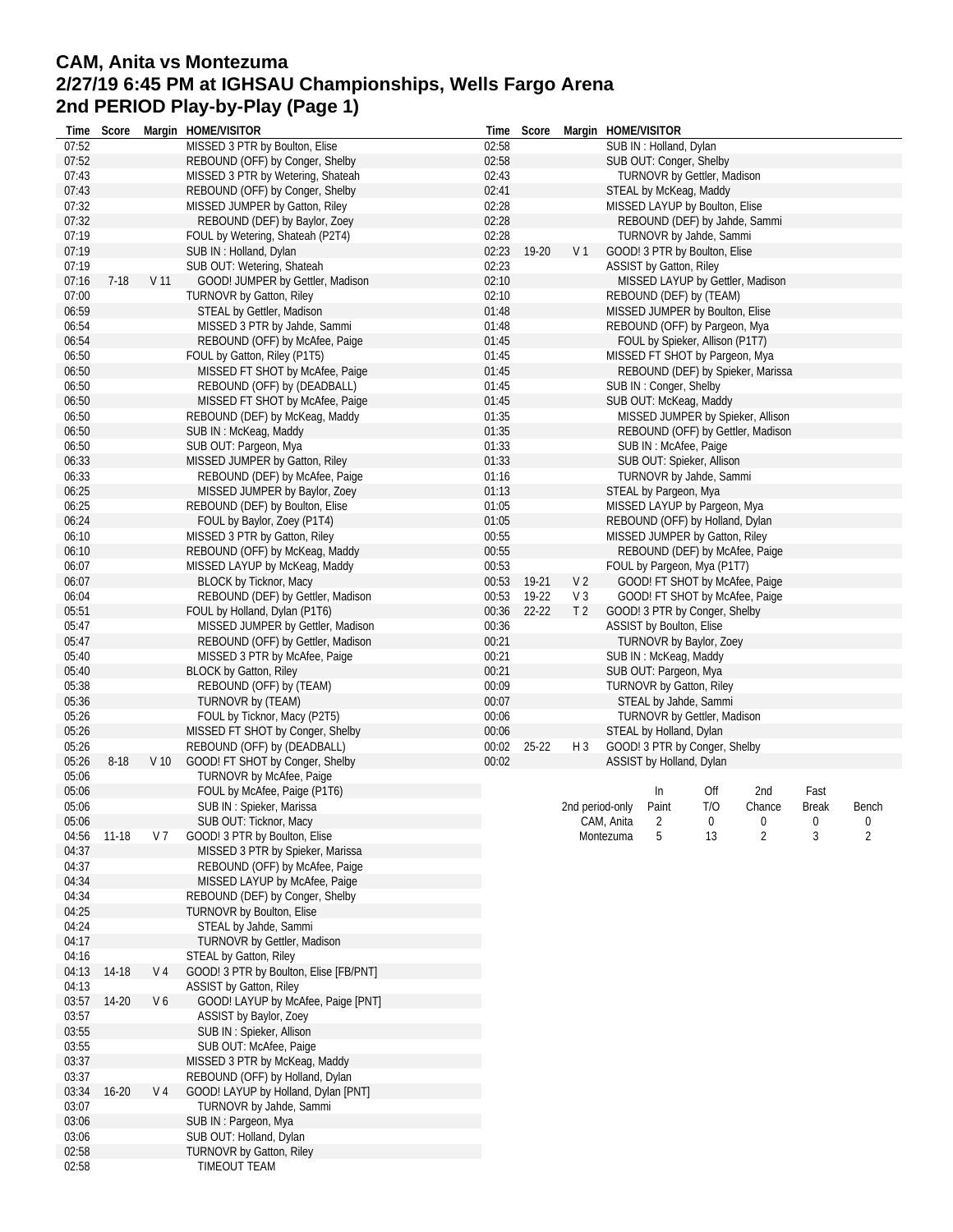## **CAM, Anita vs Montezuma 2/27/19 6:45 PM at IGHSAU Championships, Wells Fargo Arena 3rd PERIOD Play-by-Play (Page 1)**

| Time           | Score     |                                  | Margin HOME/VISITOR                                               |       | Time Score |                | Margin HOME/VISITOR                       |     |        |              |       |
|----------------|-----------|----------------------------------|-------------------------------------------------------------------|-------|------------|----------------|-------------------------------------------|-----|--------|--------------|-------|
| 07:46          |           |                                  | TURNOVR by Jahde, Sammi                                           | 02:00 | 36-30      | H6             | GOOD! FT SHOT by McKeag, Maddy            |     |        |              |       |
| 07:43          |           |                                  | STEAL by Boulton, Elise                                           | 02:00 | 37-30      | H 7            | GOOD! FT SHOT by McKeag, Maddy            |     |        |              |       |
| 07:34          |           |                                  | MISSED 3 PTR by Wetering, Shateah                                 | 02:00 |            |                | SUB IN: Baylor, Zoey                      |     |        |              |       |
| 07:34          |           |                                  | REBOUND (DEF) by Gettler, Madison                                 | 02:00 |            |                | SUB OUT: Spieker, Allison                 |     |        |              |       |
| 07:24          |           |                                  | TURNOVR by Gettler, Madison                                       | 01:55 |            |                | FOUL by Conger, Shelby (P2T2)             |     |        |              |       |
| 07:22          |           |                                  | STEAL by Conger, Shelby                                           | 01:55 |            |                | SUB IN: Pargeon, Mya                      |     |        |              |       |
| 07:19          |           |                                  | FOUL by Gettler, Madison (P1T1)                                   | 01:55 |            |                | SUB IN: Boulton, Elise                    |     |        |              |       |
| 07:19          | $26 - 22$ | H4                               | GOOD! FT SHOT by Boulton, Elise                                   | 01:55 |            |                | SUB OUT: Holland, Dylan                   |     |        |              |       |
| 07:19          | $27 - 22$ | H <sub>5</sub>                   | GOOD! FT SHOT by Boulton, Elise                                   | 01:55 |            |                | SUB OUT: Conger, Shelby                   |     |        |              |       |
| 07:05          |           |                                  | MISSED LAYUP by Gettler, Madison                                  | 01:48 |            |                | MISSED JUMPER by Jahde, Sammi             |     |        |              |       |
| 07:05          |           |                                  | BLOCK by Wetering, Shateah                                        | 01:48 |            |                | REBOUND (DEF) by Boulton, Elise           |     |        |              |       |
| 07:03          |           |                                  | REBOUND (DEF) by Gatton, Riley                                    | 01:37 |            |                | <b>TURNOVR by Gatton, Riley</b>           |     |        |              |       |
| 06:59          |           |                                  | MISSED LAYUP by Pargeon, Mya                                      | 01:25 | 37-32      | H 5            | GOOD! LAYUP by Baylor, Zoey [PNT]         |     |        |              |       |
| 06:59          |           |                                  | REBOUND (OFF) by Wetering, Shateah                                | 01:25 |            |                | ASSIST by Spieker, Marissa                |     |        |              |       |
| 06:56          | 29-22     | H 7                              | GOOD! LAYUP by Wetering, Shateah [PNT]                            | 01:11 | 39-32      | H 7            | GOOD! LAYUP by Wetering, Shateah [PNT]    |     |        |              |       |
| 06:39          |           |                                  | TURNOVR by Baylor, Zoey                                           | 01:11 |            |                | ASSIST by Boulton, Elise                  |     |        |              |       |
| 06:39          |           |                                  | FOUL by Baylor, Zoey (P2T2)                                       | 01:05 |            |                | TURNOVR by Jahde, Sammi                   |     |        |              |       |
| 06:24          |           |                                  | TURNOVR by Gatton, Riley                                          | 01:03 |            |                | STEAL by Wetering, Shateah                |     |        |              |       |
| 06:22          |           |                                  | STEAL by Gettler, Madison                                         | 01:01 | 41-32      | H <sub>9</sub> | GOOD! LAYUP by Wetering, Shateah [FB/PNT] |     |        |              |       |
| 06:19          | 29-24     | H <sub>5</sub>                   | GOOD! LAYUP by McAfee, Paige [FB/PNT]                             | 00:41 |            |                | <b>TURNOVR by Baylor, Zoey</b>            |     |        |              |       |
| 06:05          |           |                                  | MISSED LAYUP by Wetering, Shateah                                 | 00:40 |            |                | STEAL by Wetering, Shateah                |     |        |              |       |
| 06:05          |           |                                  | REBOUND (OFF) by Pargeon, Mya                                     | 00:38 | 43-32      | H 11           | GOOD! LAYUP by Wetering, Shateah [FB/PNT] |     |        |              |       |
| 05:33          |           |                                  | TURNOVR by Wetering, Shateah                                      | 00:25 |            |                | MISSED LAYUP by McAfee, Paige             |     |        |              |       |
| 05:33          |           |                                  | STEAL by Jahde, Sammi                                             | 00:25 |            |                | REBOUND (DEF) by Boulton, Elise           |     |        |              |       |
| 05:22          | 29-26     | H <sub>3</sub>                   | GOOD! JUMPER by Baylor, Zoey                                      | 00:08 |            |                | MISSED LAYUP by Pargeon, Mya              |     |        |              |       |
| 05:03          |           |                                  |                                                                   | 00:08 |            |                |                                           |     |        |              |       |
|                |           |                                  | MISSED 3 PTR by Gatton, Riley                                     |       |            |                | BLOCK by Gettler, Madison                 |     |        |              |       |
| 05:03          |           |                                  | REBOUND (OFF) by Pargeon, Mya                                     | 00:05 |            |                | REBOUND (DEF) by Gettler, Madison         |     |        |              |       |
| 04:47          | $31 - 26$ | H <sub>5</sub>                   | GOOD! LAYUP by Pargeon, Mya [PNT]                                 | 00:01 |            |                | MISSED LAYUP by Gettler, Madison          |     |        |              |       |
| 04:47          |           |                                  | ASSIST by Gatton, Riley                                           | 00:00 |            |                | REBOUND (DEF) by (DEADBALL)               |     |        |              |       |
| 04:47          |           |                                  | FOUL by Ticknor, Macy (P3T3)                                      |       |            |                |                                           |     |        |              |       |
| 04:47          |           |                                  | MISSED FT SHOT by Pargeon, Mya                                    |       |            |                | In                                        | Off | 2nd    | Fast         |       |
| 04:47          |           |                                  | REBOUND (DEF) by Baylor, Zoey                                     |       |            |                | 3rd period-only<br>Paint                  | T/O | Chance | <b>Break</b> | Bench |
| 04:47          |           |                                  | SUB IN: Spieker, Marissa                                          |       |            |                | CAM, Anita<br>6                           | 8   | 0      | 2            | 0     |
| 04:47          |           |                                  | SUB OUT: Ticknor, Macy                                            |       |            |                | Montezuma<br>10                           | 8   | 4      | 4            | 4     |
| 04:47          |           |                                  | SUB IN: McKeag, Maddy                                             |       |            |                |                                           |     |        |              |       |
| 04:47          |           |                                  | SUB OUT: Conger, Shelby                                           |       |            |                |                                           |     |        |              |       |
| 04:39          |           |                                  | MISSED 3 PTR by McAfee, Paige                                     |       |            |                |                                           |     |        |              |       |
| 04:39          |           |                                  | REBOUND (DEF) by Wetering, Shateah                                |       |            |                |                                           |     |        |              |       |
| 04:31          |           |                                  | MISSED JUMPER by Boulton, Elise                                   |       |            |                |                                           |     |        |              |       |
| 04:31          |           |                                  | REBOUND (DEF) by Jahde, Sammi                                     |       |            |                |                                           |     |        |              |       |
| 04:19          |           |                                  | MISSED LAYUP by Baylor, Zoey                                      |       |            |                |                                           |     |        |              |       |
| 04:19          |           |                                  | REBOUND (DEF) by Boulton, Elise                                   |       |            |                |                                           |     |        |              |       |
| 04:10          |           |                                  | TURNOVR by McKeag, Maddy                                          |       |            |                |                                           |     |        |              |       |
| 04:09          |           |                                  | STEAL by Gettler, Madison                                         |       |            |                |                                           |     |        |              |       |
| 03:53          | $31 - 28$ | H 3                              | GOOD! LAYUP by Gettler, Madison [PNT]                             |       |            |                |                                           |     |        |              |       |
| 03:46          |           |                                  | MISSED JUMPER by Wetering, Shateah                                |       |            |                |                                           |     |        |              |       |
| 03:46          |           |                                  | REBOUND (DEF) by Spieker, Marissa                                 |       |            |                |                                           |     |        |              |       |
| 03:28          |           |                                  | MISSED 3 PTR by Baylor, Zoey                                      |       |            |                |                                           |     |        |              |       |
| 03:28          |           |                                  | REBOUND (DEF) by (TEAM)                                           |       |            |                |                                           |     |        |              |       |
| 03:25          |           |                                  | SUB IN: Spieker, Allison                                          |       |            |                |                                           |     |        |              |       |
| 03:25          |           |                                  | SUB OUT: Jahde, Sammi                                             |       |            |                |                                           |     |        |              |       |
| 03:25          |           |                                  | SUB IN: Holland, Dylan                                            |       |            |                |                                           |     |        |              |       |
| 03:25          |           |                                  | SUB OUT: Pargeon, Mya                                             |       |            |                |                                           |     |        |              |       |
| 03:14          |           |                                  | FOUL by Gettler, Madison (P2T4)                                   |       |            |                |                                           |     |        |              |       |
| 03:11          | 32-28     | H 4                              | GOOD! FT SHOT by Wetering, Shateah                                |       |            |                |                                           |     |        |              |       |
| 03:11          | 33-28     | H 5                              | GOOD! FT SHOT by Wetering, Shateah                                |       |            |                |                                           |     |        |              |       |
| 03:11          |           |                                  | SUB IN: Conger, Shelby                                            |       |            |                |                                           |     |        |              |       |
| 03:11          |           |                                  | SUB OUT: Gatton, Riley                                            |       |            |                |                                           |     |        |              |       |
| 02:59          |           |                                  | TURNOVR by Spieker, Marissa                                       |       |            |                |                                           |     |        |              |       |
| 02:59          |           |                                  | STEAL by Holland, Dylan                                           |       |            |                |                                           |     |        |              |       |
| 02:59          |           |                                  | FOUL by Gettler, Madison (P3T5)                                   |       |            |                |                                           |     |        |              |       |
| 02:45          | 35-28     | H 7                              | GOOD! JUMPER by McKeag, Maddy                                     |       |            |                |                                           |     |        |              |       |
| 02:10          |           |                                  |                                                                   |       |            |                |                                           |     |        |              |       |
| 02:10          | 35-29     |                                  | FOUL by McKeag, Maddy (P1T1)<br>GOOD! FT SHOT by Gettler, Madison |       |            |                |                                           |     |        |              |       |
| 02:10          | 35-30     | H <sub>6</sub><br>H <sub>5</sub> |                                                                   |       |            |                |                                           |     |        |              |       |
|                |           |                                  | GOOD! FT SHOT by Gettler, Madison                                 |       |            |                |                                           |     |        |              |       |
| 02:10          |           |                                  | SUB IN: Jahde, Sammi                                              |       |            |                |                                           |     |        |              |       |
| 02:10          |           |                                  | SUB OUT: Baylor, Zoey                                             |       |            |                |                                           |     |        |              |       |
| 02:10<br>02:10 |           |                                  | SUB IN: Gatton, Riley<br>SUB OUT: Boulton, Elise                  |       |            |                |                                           |     |        |              |       |
|                |           |                                  |                                                                   |       |            |                |                                           |     |        |              |       |
| 02:00          |           |                                  | FOUL by Spieker, Allison (P2T6)                                   |       |            |                |                                           |     |        |              |       |